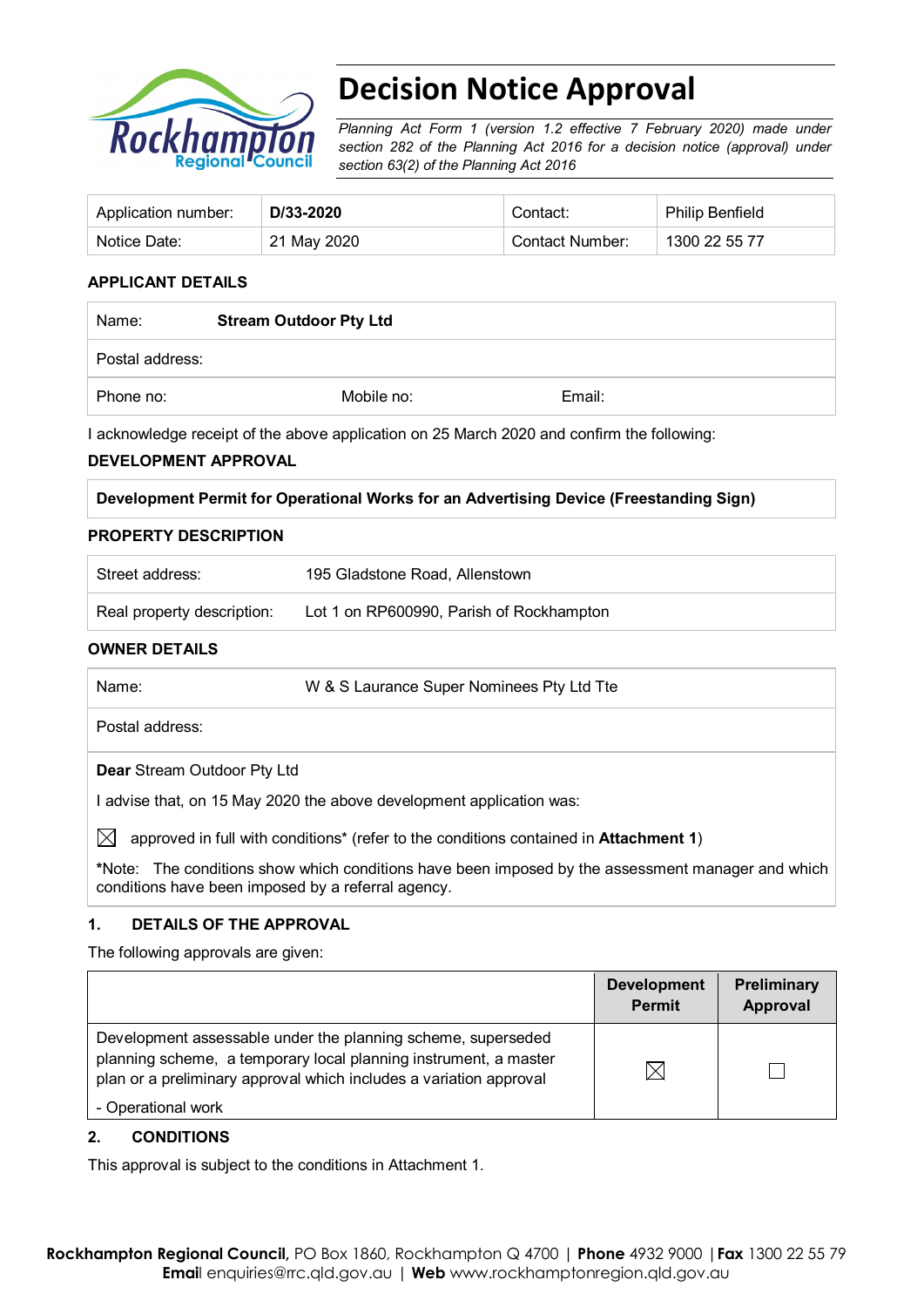# **3. FURTHER DEVELOPMENT PERMITS REQUIRED**

Please be advised that the following development permits are required to be obtained before the development can be carried out:

| Type of development permit required | Subject of the required development permit |
|-------------------------------------|--------------------------------------------|
| Building Works                      |                                            |

# *4.* **REFERRAL AGENCIES NIL**

### **5. THE APPROVED PLANS**

**The approved development must be completed and maintained generally in accordance with the approved drawings and documents:**

| <b>Plan/Document Name</b>                     | <b>Prepared by</b>             | Date          | Reference No. | <b>Version</b> |
|-----------------------------------------------|--------------------------------|---------------|---------------|----------------|
| Site Plan                                     | Stream Outdoor                 | March 2020    | 010320-2/4    |                |
| <b>Existing and Proposed Inbound</b><br>Views | Stream Outdoor                 | March 2020    | 010320-4/4    |                |
| <b>East Elevation</b>                         | Stream Outdoor                 | March 2020    | 010320-3/4    |                |
| <b>Traffic Engineering Assessment</b>         | Pekol Traffic and<br>Transport | 16 March 2020 | 20-342        |                |

# **6. CURRENCY PERIOD FOR THE APPROVAL (s.85 of the** *Planning Act***)**

The standard currency periods stated in section 85 of *Planning Act 2016* apply to each aspect of development in this approval, if not stated in the conditions of approval attached.

### **7. STATEMENT OF REASONS**

| Description of the<br>development      | The proposed development is for Operational Works for an Advertising<br>Device (Freestanding Sign)                                                                                                                                                                                                                                                              |  |  |  |
|----------------------------------------|-----------------------------------------------------------------------------------------------------------------------------------------------------------------------------------------------------------------------------------------------------------------------------------------------------------------------------------------------------------------|--|--|--|
| <b>Reasons for Decision</b>            | The proposed development does not compromise the strategic<br>a)<br>framework in the Rockhampton Region Planning Scheme 2015;                                                                                                                                                                                                                                   |  |  |  |
|                                        | Assessment of the development against the relevant zone purpose,<br>b)<br>planning scheme codes and planning scheme policies demonstrates<br>that the proposed development will not cause significant adverse<br>impacts on the surrounding natural environment, built environment and<br>infrastructure, community facilities, or local character and amenity; |  |  |  |
|                                        | The proposed development does not compromise the relevant State<br>C)<br>Planning Policy; and                                                                                                                                                                                                                                                                   |  |  |  |
|                                        | On balance, the application should be approved because the<br>d)<br>circumstances favour Council exercising its discretion to approve the<br>application even though the development does not comply with an<br>aspect of the assessment benchmarks.                                                                                                            |  |  |  |
| <b>Assessment</b><br><b>Benchmarks</b> | The proposed development was assessed against the following assessment<br>benchmarks:                                                                                                                                                                                                                                                                           |  |  |  |
|                                        | Advertising Devices Code; and                                                                                                                                                                                                                                                                                                                                   |  |  |  |
|                                        | Flood Hazard Overlay Code.                                                                                                                                                                                                                                                                                                                                      |  |  |  |
| <b>Compliance with</b><br>assessment   | The development was assessed against all of the assessment benchmarks<br>listed above and complies with all of these with the exceptions listed below.                                                                                                                                                                                                          |  |  |  |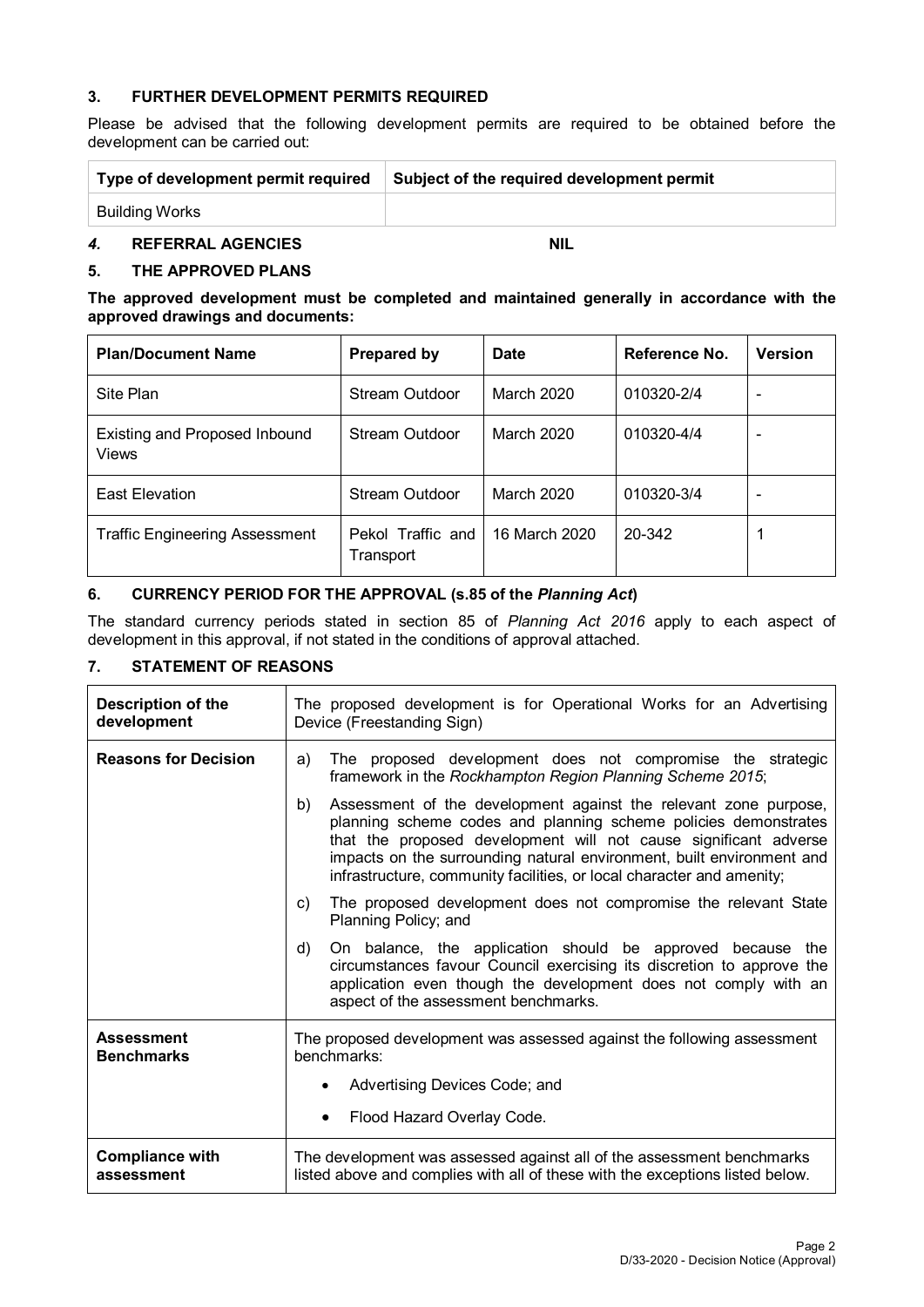| benchmarks                   | <b>Assessment</b><br><b>Benchmark</b>                                        | Reasons for the approval despite non-<br>compliance with benchmark                                                                                                                                                                                                                                                                                                           |  |  |
|------------------------------|------------------------------------------------------------------------------|------------------------------------------------------------------------------------------------------------------------------------------------------------------------------------------------------------------------------------------------------------------------------------------------------------------------------------------------------------------------------|--|--|
|                              | <b>Advertising Devices</b><br>Code<br>(PO1)                                  | The proposed development involves upgrading an<br>existing sign, to increase its size and introduce<br>LED lighting. The advertising device is designed<br>so that the visual amenity of the surrounding area<br>is not compromised, nor the main transport<br>entrance into the Rockhampton urban area.                                                                     |  |  |
|                              |                                                                              | The proposal was also referred to the Department<br>of Transport and Main Roads (the Department) to<br>assess any potential impacts on road safety and<br>functionality. The Department did not object to the<br>proposal and provided commentary in relation to<br>conditioning brightness values and limitations for<br>the LED lighting which will form part of the sign. |  |  |
|                              |                                                                              | As such, the proposal is considered to be<br>compatible with the character of the surrounding<br>area, and will not create any hazard to people,<br>property or vehicular traffic.                                                                                                                                                                                           |  |  |
|                              | Flood Hazard Overlay<br>Code<br>(PO4 and PO17)                               | The proposal will involve the establishment of new<br>footings and supporting infrastructure to facilitate<br>the construction of the Freestanding Sign.                                                                                                                                                                                                                     |  |  |
|                              |                                                                              | The applicant provided a statement from a<br>Registered Professional Engineer of Queensland<br>stating that as the new sign will have a lesser<br>number of posts, it can be assumed that there will<br>be no increase in the afflux at the subject site, due<br>to the decrease in cross-sectional areas.                                                                   |  |  |
| <b>Matters prescribed by</b> | The State Planning Policy - Part $E_i$<br>(i)                                |                                                                                                                                                                                                                                                                                                                                                                              |  |  |
| regulation                   | (ii)<br>The Central Queensland Regional Plan;                                |                                                                                                                                                                                                                                                                                                                                                                              |  |  |
|                              | (iii)                                                                        | The Rockhampton Region Planning Scheme 2015; and                                                                                                                                                                                                                                                                                                                             |  |  |
|                              | (iv) The common material, being the material submitted with the application. |                                                                                                                                                                                                                                                                                                                                                                              |  |  |

# **8. APPEAL RIGHTS**

The rights of an applicant to appeal to a tribunal or the Planning and Environment Court against a decision about a development application are set out in chapter 6, part 1 of the *Planning Act 2016*. There may also be a right to make an application for a declaration by a tribunal (see chapter 6, part 2 of the *Planning Act 2016).*

# *Appeal by an applicant*

An applicant for a development application may appeal to the Planning and Environment Court against the following:

- the refusal of all or part of the development application
- a provision of the development approval
- the decision to give a preliminary approval when a development permit was applied for
- a deemed refusal of the development application.

An applicant may also have a right to appeal to the Development tribunal. For more information, see schedule 1 of the *Planning Act 2016*.

The timeframes for starting an appeal in the Planning and Environment Court are set out in section 229 of the *Planning Act 2016*.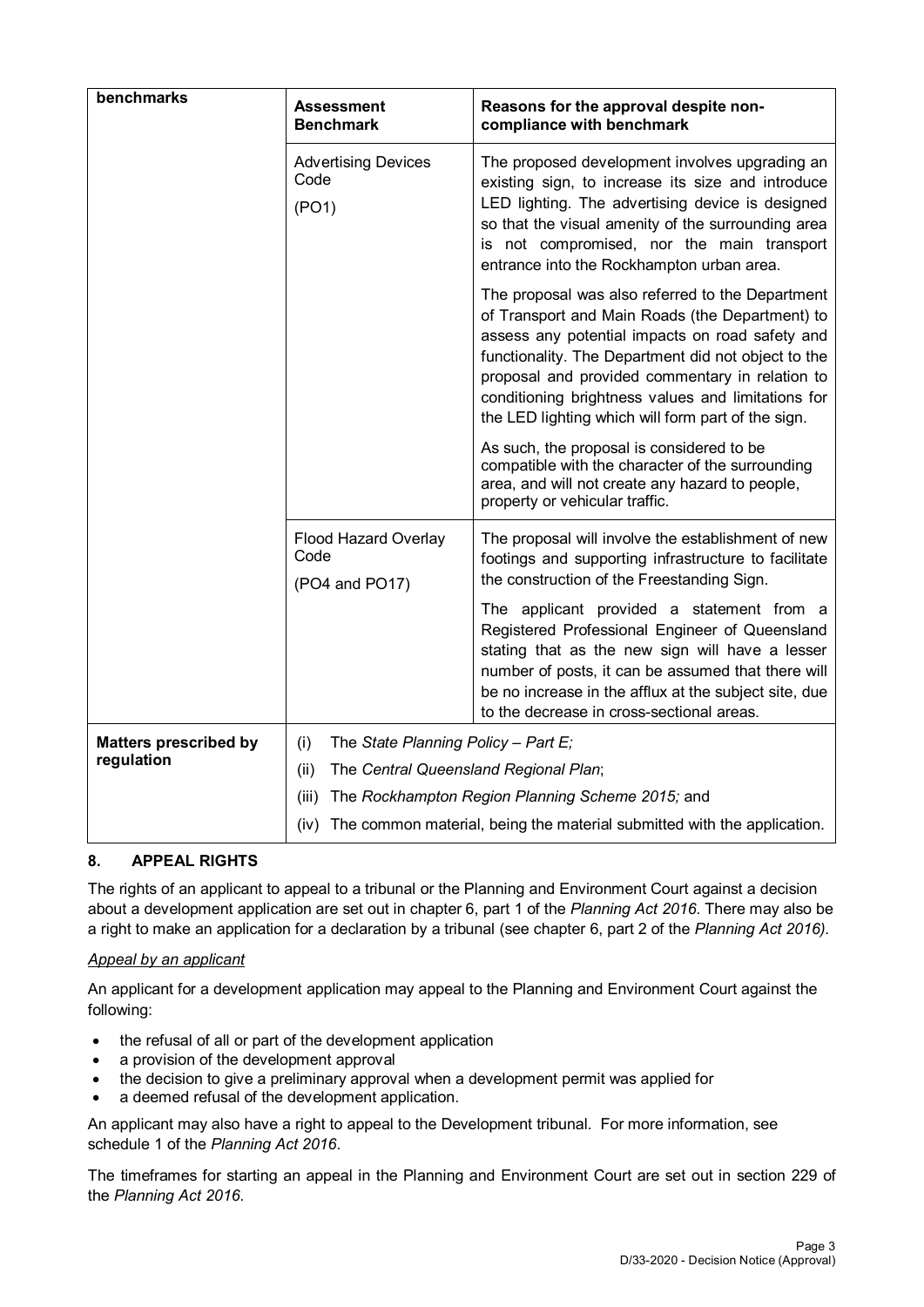**Attachment 2** is an extract from the *Planning Act 2016* that sets out the applicant's appeal rights and the appeal rights of a submitter.

# **9. WHEN THE DEVELOPMENT APPROVAL TAKES EFFECT**

This development approval takes effect:

- From the time the decision notice is given – if there is no submitter and the applicant does not appeal the decision to the court.

Or

When the submitter's appeal period ends – if there is a submitter and the applicant does not appeal the decision to the court.

Or

- Subject to the decision of the court, when the appeal is finally decided – if an appeal is made to the court.

### **10. ASSESSMENT MANAGER**

| Name: | <b>Philip Benfield</b><br><b>OPERATIONAL WORKS</b> | Signature: | Date: 21 May 2020 |
|-------|----------------------------------------------------|------------|-------------------|
|       | <b>ADMINISTRATOR</b>                               |            |                   |

#### **Attachment 1 – Conditions of the approval**

*Part 1* **–** *Conditions imposed by the assessment manager [Note: where a condition is imposed about infrastructure under Chapter 4 of the Planning Act 2016, the relevant provision of the Act under which this condition was imposed must be specified.]*

### **Attachment 2—Extract on appeal rights**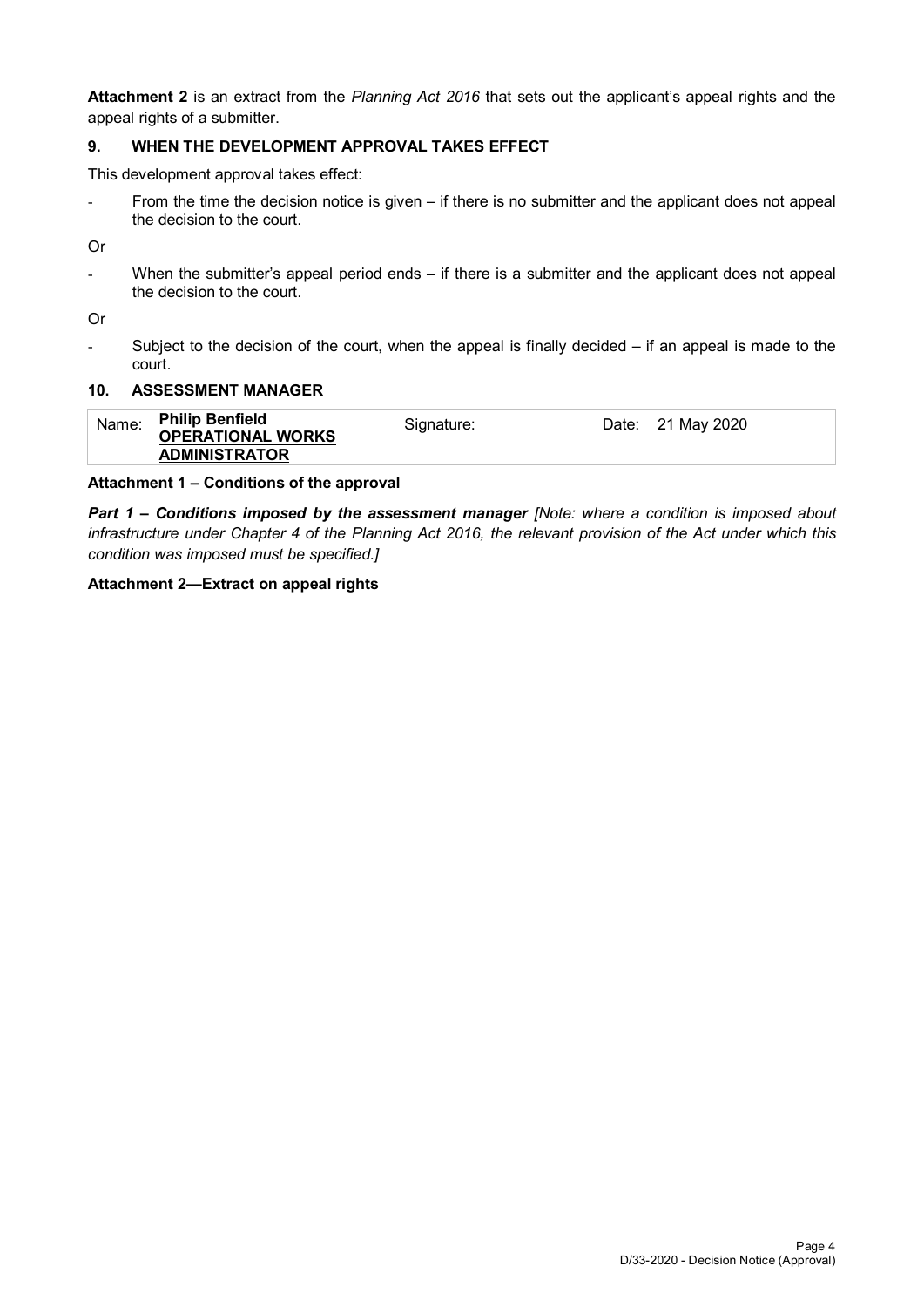

# **Attachment 1 – Part 1 Rockhampton Regional Council Conditions**

*Planning Act 2016*

# **1.0 ADMINISTRATION**

- 1.1 The Developer is responsible for ensuring compliance with the Conditions of the approval by an employee, agent, contractor or invitee of the Developer.
- 1.2 Where these Conditions refer to "Council" in relation to requiring Council to approve or to be satisfied as to any matter, or conferring on the Council a function, power or discretion, that role of the Council may be fulfilled in whole or in part by a delegate appointed for that purpose by the Council.
- 1.3 All conditions of this approval must be undertaken and completed to the satisfaction of Council, at no cost to Council.
- 1.4 The following further development permits are required prior to the commencement of any works on the site:

1.4.1 Building Works.

1.5 Unless otherwise stated, all works must be designed, constructed and maintained in accordance with the relevant Council policies, guidelines and standards.

# **2.0 APPROVED PLANS AND DOCUMENTS**

2.1 The approved advertising device must be completed and maintained generally in accordance with the approved drawings and documents, except where amended by the conditions of this permit.

| <b>Plan/Document Name</b>                            | <b>Prepared by</b>             | <b>Date</b>   | Reference No. | <b>Version</b> |
|------------------------------------------------------|--------------------------------|---------------|---------------|----------------|
| Site Plan                                            | Stream Outdoor                 | March 2020    | 010320-2/4    | -              |
| <b>Existing and Proposed</b><br><b>Inbound Views</b> | Stream Outdoor                 | March 2020    | 010320-4/4    | -              |
| <b>East Elevation</b>                                | Stream Outdoor                 | March 2020    | 010320-3/4    |                |
| <b>Traffic Engineering</b><br>Assessment             | Pekol Traffic<br>and Transport | 16 March 2020 | 20-342        |                |

- 2.2 A set of the above approved plans are returned to you as the Consultant. The Consultant is to supply one (1) Approved set to the contractor to be retained on site at all times during construction.
- 2.3 Where there is any conflict between the conditions of this approval and the details shown on the approved plans and documents, the conditions of approval must prevail.
- 2.4 Where conditions require the above plans or documents to be amended, the revised document(s) must be submitted for endorsement by Council prior to the submission of a Development Application for Building Works.
- 2.5 Any proposed changes to the approved stamped plans during the works will be generally considered minor amendments and require Council's approval. The stamped amended plans and a covering letter will be forwarded to the applicant.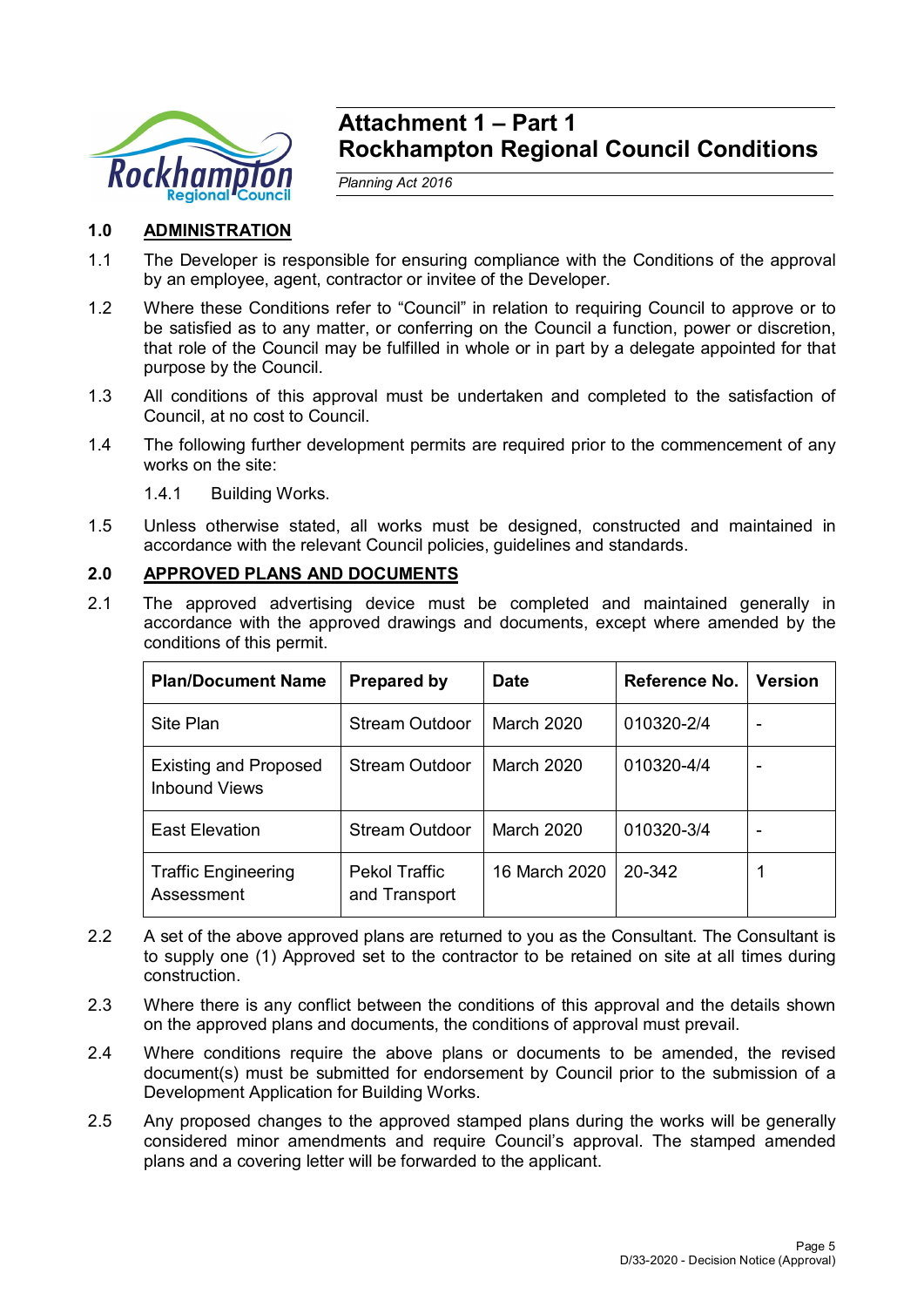# **3.0 OPERATING PROCEDURE**

- 3.1 All text and images displayed on the approved advertising device:
	- 3.1.1 must be static;
	- 3.1.2 must not imitate a traffic control device, move contrary to any traffic control device or include traffic instructions (for example 'stop'); and
	- 3.1.3 must not involve moving parts or flashing lights.
- 3.2 Any lighting devices associated with the advertising device, such as sensory lighting, must be positioned on the site and shielded so as not to cause glare or other nuisance to nearby residents or motorists. Night lighting must be designed, constructed and operated in accordance with '*Australian Standard AS4282 – Control of the obtrusive effects of outdoor lighting' and 'Civil Aviation Safety Authority (CASA) Guidelines: Lighting in the vicinity of aerodromes: Advice to lighting designers'.*

# **4.0 DIGITAL SCREEN DISPLAY FEATURES**

- 4.1 The digital display screen must incorporate an automatic error detection system which will turn off the screen display or display a blank screen should the screen malfunction.
- 4.2 The display screen must incorporate a minimum of two (2) automated ambient light sensors capable of supporting a minimum of five (5) levels of stepped dimming to ensure display screen luminance can adjust automatically in response to surrounding ambient light conditions from dark of night to fully sunlit conditions.
- 4.3 The display screen must provide for on-site control, operation, configuration and diagnosis of the screen display.
- 4.4 Messages must remain static for a minimum dwell time of eight (8) seconds, and are not to scroll across the screen or incorporate flashing, blinking, revolving, pulsating, high contrast or rotating effects animation.
- 4.5 Each change of advertisement is to be completed instantaneously (i.e. within 0.1 of a second).

# **5.0 DIGITAL SCREEN ADVERTISEMENTS AND MOVEMENT**

- 5.1 The display screen must not be split to display multiple advertisements on the one (1) display screen.
- 5.2 Advertisements must not display text, photographs or symbols depicting, mimicking or that could be reasonably interpreted as a traffic control device.
- 5.3 Advertisements must not invite traffic to move contrary to any traffic control device, or turn where there is fast moving traffic.
- 5.4 Advertisements must only promote a single, self-contained advertising message that is clear, succinct, and legible. The use of text components in a sequential manner, whereby text refers to or is reliant on previous or successive screen displays in order to convey an advertising message is not permitted.

Note: An advertising message refers to the main point the advertisement is attempting to convey to its target audience. This condition seeks to ensure that vehicle drivers in particular are not required to spend an excessive amount of time reading and interpreting advertisements.

- 5.5 Changeover animation effects such as 'fade', 'zoom', or 'fly-in' between advertisements must not be used.
- 5.6 A blank black, white, or any coloured screen must not be displayed between advertisements.
- 5.7 Advertisements that incorporate moving visual images, such as videos or animations must not be displayed.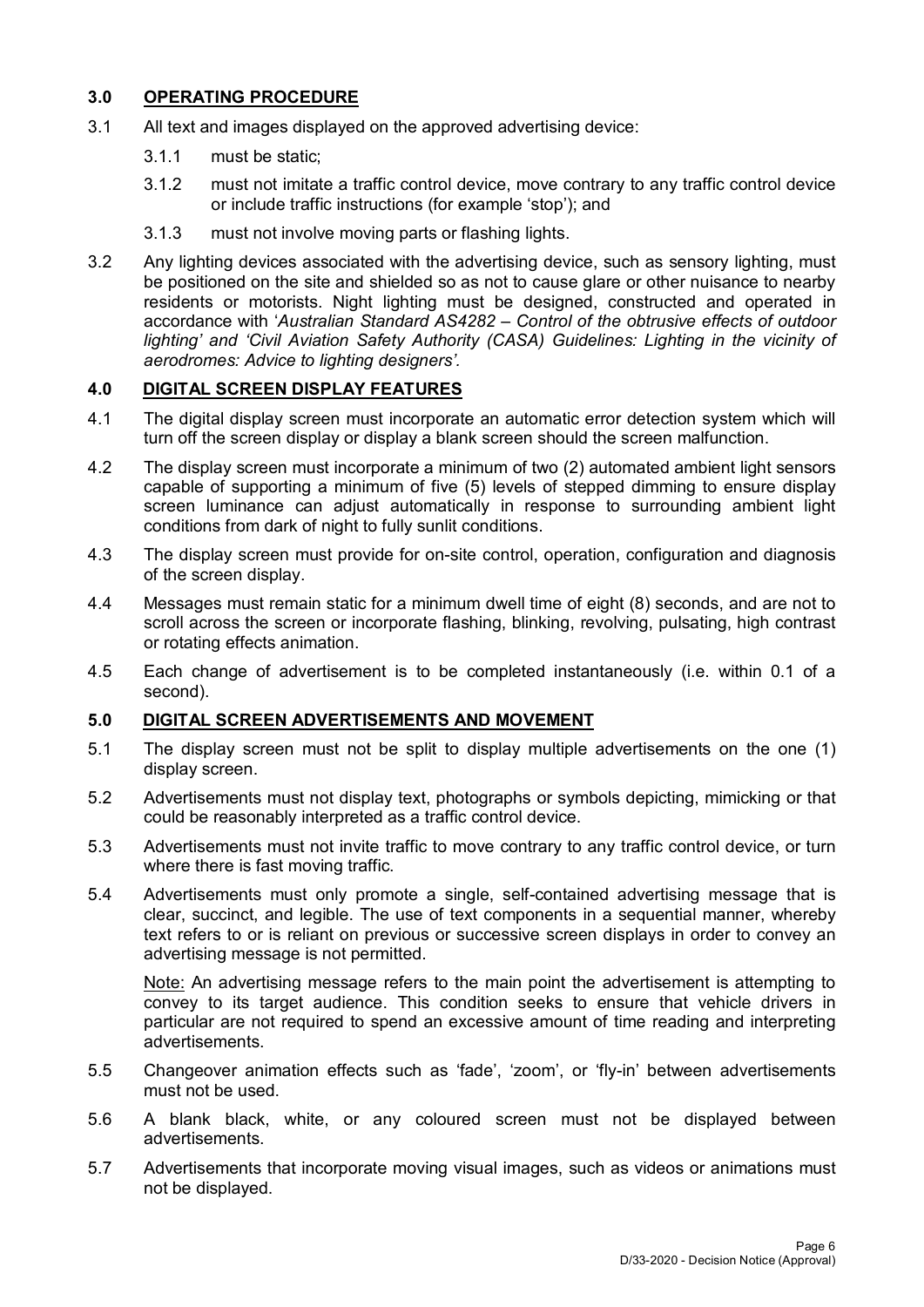Note: Please refer to Table 1 for description of Video and Animation.

5.8 Advertising devices must not be capable of playing audio nor be synchronised with any outdoor sound system utilised for advertising purposes.

# **6.0 LUMINANCE**

6.1 Luminance levels of the advertising device must not exceed the applicable levels listed in Table 2 below.

# **Table 2: Luminance levels for Advertising Devices (Source: OMA)**

| <b>Lighting Condition</b>                     | Zone 1             | Zone 2             | Zone 3                |
|-----------------------------------------------|--------------------|--------------------|-----------------------|
| Full Sun on Sign face                         | Maximum<br>Output  | Maximum<br>Output  | <b>Maximum Output</b> |
| Day Time Luminance                            | 6000-7000<br>cd/m2 | 6000-7000<br>cd/m2 | 6000-7000 cd/m2       |
| Morning/Evening/Twilight/inclement<br>weather | 1000 cd/m2         | 700 cd/m2          | 600 cd/m2             |
| Night Time                                    | 500 cd/m2          | 350 cd/m2          | 300 cd/m2             |

Note:

- Zone 1 very high ambient off street lighting i.e central city locations
- Zone 2 high to medium off street ambient lighting
- Zone 3 low levels of off street ambient lighting, i.e. most residential areas, rural areas.

# **7.0 ASSET MANAGEMENT**

- 7.1 Any damage to, or alterations necessary, to electricity, telephone, water mains, sewerage mains, stormwater drains, and/or public utility installations resulting from the development or in connection with the development, must be undertaken immediately, at no cost to Council, and completed within the following timeframes:
	- 7.1.1 where damage causes a hazard to pedestrian/traffic safety or interrupts a community service, immediately; or
	- 7.1.2 as soon as reasonably possible as agreed with Council.

# **8.0 ADVERTISING DEVICE CONSTRUCTION AND MAINTENANCE**

- 8.1 Council reserves the right for uninterrupted access to the site at all times during construction.
- 8.2 All Construction work and other associated activities are permitted only between 0630 hours and 1800 hours Monday to Saturday. No work is permitted on Sundays or public holidays. All requirements of the *Environmental Protection Act 1994* and the *Environmental Protection Regulation 2008* must be observed at all times.
- 8.3 All construction materials, waste, waste skips, machinery and contractors' vehicles must be located and stored or parked within the site.
- 8.4 Any proposed works within the vicinity (or zone of influence) of existing Council infrastructure will not adversely affect the integrity of the infrastructure. Any restoration works required on existing Council infrastructure as a result of proposed works will be at developer's expense.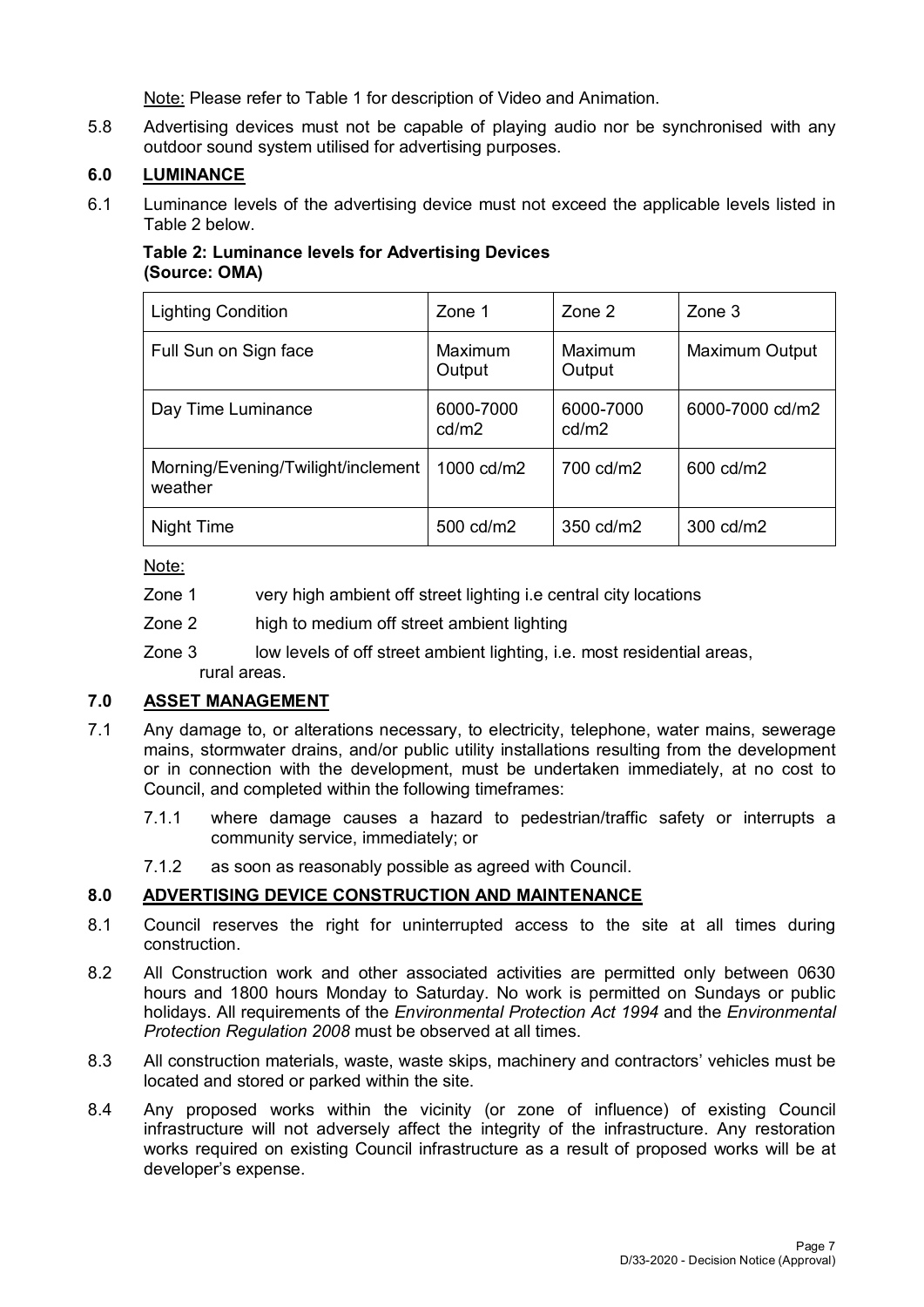- 8.5 The (Digital Billboard Sign) must be designed and certified by a Registered Professional Engineer of Queensland and constructed in accordance with the requirements of the Queensland Development Code and the Building Code of Australia.
- 8.6 All structural components of the proposed sign that are subjected to flood inundation during a one per cent (1%) annual exceedance probability flood event must be designed and constructed using suitable flood resilient materials and be designed to withstand the forces associated with flood waters and debris loading.
- 8.7 All electrical components associated with the sign must be designed and installed at such a height that they are a minimum of 500 millimetres above a one per cent (1%) Annual exceedance probability flood level.
- 8.8 All conduits, wiring, switches or other control apparatus installed on an Advertising Device must be concealed from general view, with control apparatus secured in a manner to prevent unauthorised entry and display setting tampering.
- 8.9 All electrical services and systems must comply with *Australian and New Zealand Standard AS/NZS 3000:2007* – "Electrical Installations".
- 8.10 All advertising devices must be maintained at all times on the premises by the owner of the premises to the same standard as it was when it was installed, and be maintained in a safe, clean, condition that does not adversely impact the visual amenity.

# **ADVISORY NOTES**

NOTE 1. Aboriginal Cultural Heritage Act, 2003

It is advised that under Section 23 of the *Aboriginal Cultural Heritage Act 2003*, a person who carries out an activity must take all reasonable and practicable measures to ensure the activity does not harm Aboriginal Cultural Heritage (the "cultural heritage duty of care"). Maximum penalties for breaching the duty of care are listed in the Aboriginal Cultural Heritage legislation. The information on Aboriginal Cultural Heritage is available on the Department of Aboriginal and Torres Strait Islander Partnerships website [www.datsip.qld.gov.au.](http://www.datsip.qld.gov.au/)

NOTE 2. General Environmental Duty

General environmental duty under the *Environmental Protection Act 1994* prohibits unlawful environmental nuisance caused by noise, aerosols, particles, dust, ash, fumes, light, odour or smoke beyond the boundaries of the development site during all stages of the development including earthworks, construction and operation.

## NOTE 3. General Safety Of Public During Construction

The *Work Health and Safety Act 2011* and *Manual of Uniform Traffic Control Devices* must be complied with in carrying out any construction works, and to ensure safe traffic control and safe public access in respect of works being constructed on a road.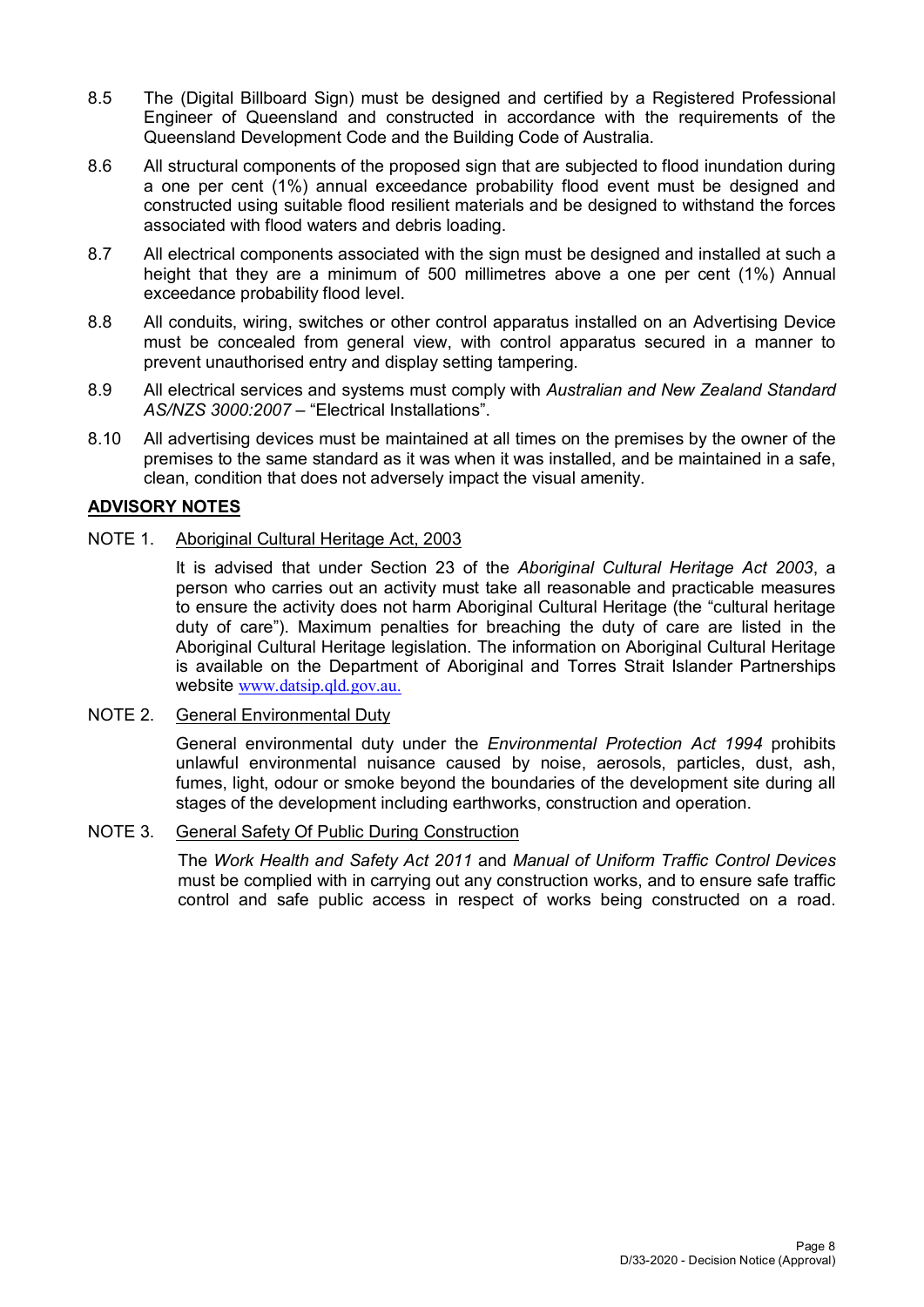

# **Attachment 2 - Appeal Rights**

*PLANNING ACT 2016*

The following is an extract from the *Planning Act 2016 (Chapter 6)*

#### *Appeal rights*

### *229 Appeals to tribunal or P&E Court*

- (1) Schedule 1 states—
	- (a) matters that may be appealed to— (i)either a tribunal or the P&E Court; or (ii)only a tribunal; or (iii)only the P&E Court; and
	- (b) the person—

(i)who may appeal a matter (the **appellant**); and (ii)who is a respondent in an appeal of the matter; and (iii)who is a co-respondent in an appeal of the matter; and

- (iv)who may elect to be a co-respondent in an appeal of the matter.
- (2) An appellant may start an appeal within the appeal period.
- (3) The **appeal period** is—
	- (a) for an appeal by a building advisory agency—10 business days after a decision notice for the decision is given to the agency or
	- (b) for an appeal against a deemed refusal—at any time after the deemed refusal happens; or
	- (c) for an appeal against a decision of the Minister, under chapter 7, part 4, to register premises or to renew the registration of premises—20 business days after a notice is published under section 269(3)(a) or (4); or
	- (d) for an appeal against an infrastructure charges notice— 20 business days after the infrastructure charges notice is given to the person; or
	- (e) for an appeal about a deemed approval of a development application for which a decision notice has not been given—30 business days after the applicant gives the deemed approval notice to the assessment manager; or
	- (f) for any other appeal—20 business days after a notice of the decision for the matter, including an enforcement notice, is given to the person.

#### Note—

See the P&E Court Act for the court's power to extend the appeal period.

- (4) Each respondent and co-respondent for an appeal may be heard in the appeal.
- (5) If an appeal is only about a referral agency's response, the assessment manager may apply to the tribunal or P&E Court to withdraw from the appeal.
- (6) To remove any doubt, it is declared that an appeal against an infrastructure charges notice must not be about—
	- (a) the adopted charge itself; or
	- (b) for a decision about an offset or refund—
		- (i) the establishment cost of trunk infrastructure identified in a LGIP; or
		- (ii) the cost of infrastructure decided using the method
	- included in the local government's charges resolution.

### **230 Notice of appeal**

- (1) An appellant starts an appeal by lodging, with the registrar of the tribunal or P&E Court, a notice of appeal that—
	- (a) is in the approved form; and
	- (b) succinctly states the grounds of the appeal.
- (2) The notice of appeal must be accompanied by the required fee.
- (3) The appellant or, for an appeal to a tribunal, the registrar must, within the service period, give a copy of the notice of appeal to—
- (a) the respondent for the appeal; and
- (b) each co-respondent for the appeal; and
- (c) for an appeal about a development application under schedule 1, table 1, item 1—each principal submitter for the development application; and
- (d) for an appeal about a change application under schedule 1, table 1, item 2—each principal submitter for the change application; and
- (e) each person who may elect to become a co-respondent for the appeal, other than an eligible submitter who is not a principal submitter in an appeal under paragraph (c) or (d); and
- (f) for an appeal to the P&E Court—the chief executive; and
- (g) for an appeal to a tribunal under another Act—any other person who the registrar considers appropriate.
- (4) The **service period** is—
	- (a) if a submitter or advice agency started the appeal in the P&E Court-2 business days after the appeal is started; or
	- (b) otherwise—10 business days after the appeal is started.
- (5) A notice of appeal given to a person who may elect to be a co-respondent must state the effect of subsection
- (6) A person elects to be a co-respondent by filing a notice of election, in the approved form, within 10 business days

after the notice of appeal is given to the person*.*

- **231 Other appeals**
- (1) Subject to this chapter, schedule 1 and the P&E Court Act, unless the Supreme Court decides a decision or other matter under this Act is affected by jurisdictional error, the decision or matter is non-appealable.
- (2) The Judicial Review Act 1991, part 5 applies to the decision or matter to the extent it is affected by jurisdictional error.
- (3) A person who, but for subsection (1) could have made an application under the Judicial Review Act 1991 in relation to the decision or matter, may apply under part 4 of that Act for a statement of reasons in relation to the decision or matter.
- (4) In this section— **decision** includes—
	- (a) conduct engaged in for the purpose of making a decision; and
	- (b) other conduct that relates to the making of a decision; and
	- (c) the making of a decision or the failure to make a decision; and
	- (d) a purported decision; and
	- (e) a deemed refusal.

**non-appealable**, for a decision or matter, means the decision or matter—

- (a) is final and conclusive; and
- (b) may not be challenged, appealed against, reviewed, quashed, set aside or called into question in any other way under the Judicial Review Act 1991 or otherwise, whether by the Supreme Court, another court, a tribunal or another entity; and
- (c) is not subject to any declaratory, injunctive or other order of the Supreme Court, another court, a tribunal or another entity on any ground.

#### **232 Rules of the P&E Court**

- (1) A person who is appealing to the P&E Court must comply with the rules of the court that apply to the appeal.
- (2) However, the P&E Court may hear and decide an appeal even if the person has not complied with rules of the P&E Court.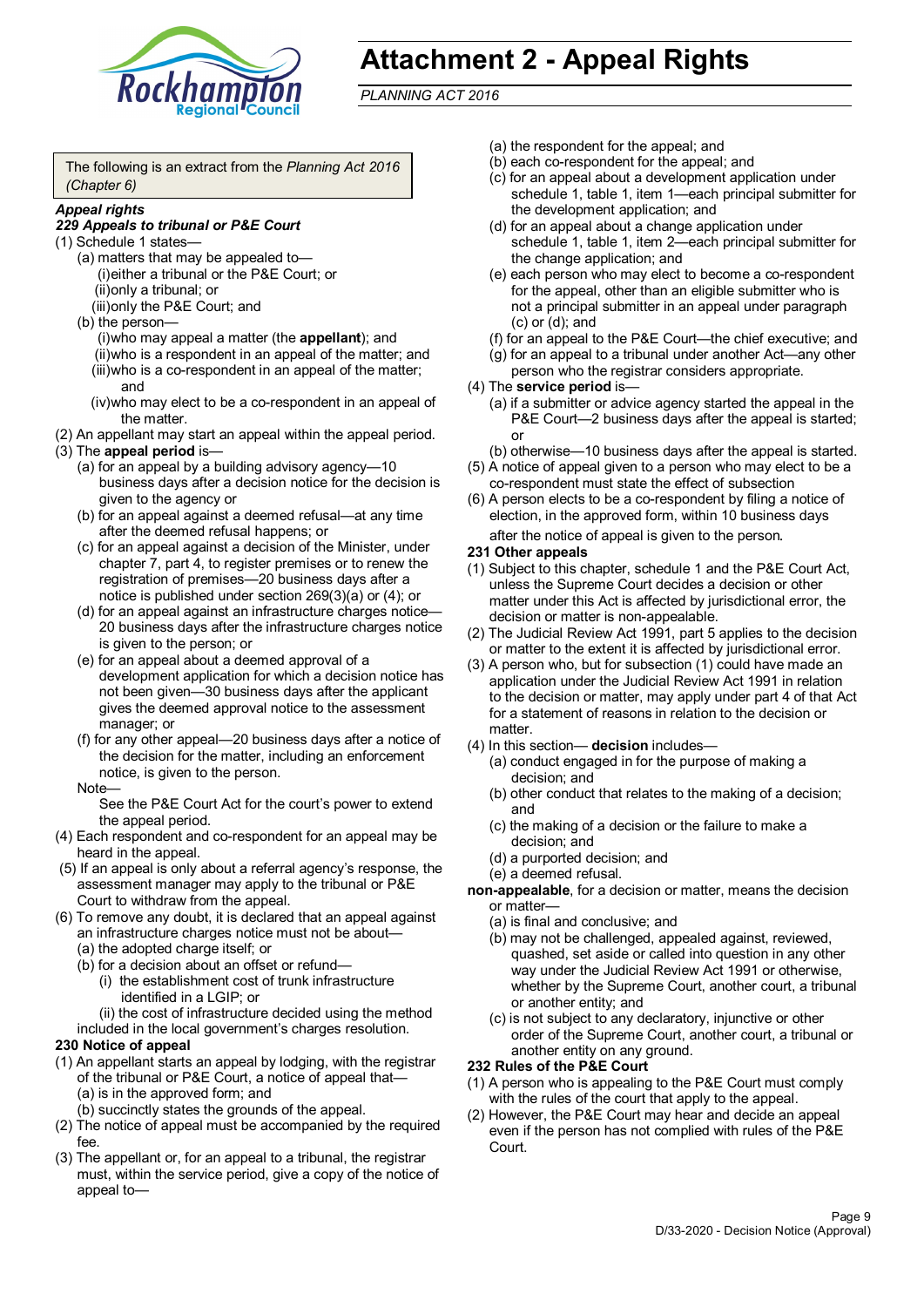

# **Appeal Rights**

*PLANNING ACT 2016*

# **Schedule 1**

#### **Appeals section 229 1 Appeal rights and parties to appeals**

- (1) Table 1 states the matters that may be appealed to—(a) the P&E court; or (b) a tribunal.
- (2) However, table 1 applies to a tribunal only if the matter involves—
	- (a) the refusal, or deemed refusal of a development application, for—
	- (i) a material change of use for a classified building; or
	- (ii) operational work associated with building work, a retaining wall, or a tennis court; or
	- (b) a provision of a development approval for—
	- (i) a material change of use for a classified building; or
- (ii) operational work associated with building work, a retaining wall, or a tennis court; or
	- (c) if a development permit was applied for—the decision to give a preliminary approval for—
		- (i) a material change of use for a classified building; or
	- (ii) operational work associated with building work, a retaining wall, or a tennis court; or
	- (d) a development condition if—
		- (i) the development approval is only for a material change of use that involves the use of a building classified under the Building Code as a class 2 building; and
		- (ii) the building is, or is proposed to be, not more than 3 storeys; and
		- (iii) the proposed development is for not more than 60 sole-occupancy units; or
	- (e) a decision for, or a deemed refusal of, an extension application for a development approval that is only for a material change of use of a classified building; or
	- (f) a decision for, or a deemed refusal of, a change application for a development approval that is only for a material change of use of a classified building; or
	- (g) a matter under this Act, to the extent the matter relates to—
		- (i) the Building Act, other than a matter under that Act that may or must be decided by the Queensland Building and Construction Commission; or
		- (ii) the Plumbing and Drainage Act, part 4 or 5; or
	- (h) a decision to give an enforcement notice in relation to a matter under paragraphs (a) to (g); or
	- (i) a decision to give an infrastructure charges notice; or
	- (j) the refusal, or deemed refusal, of a conversion application; or
	- (k) a matter that, under another Act, may be appealed to the tribunal; or
	- (l) a matter prescribed by regulation.
- (3) Also, table 1 does not apply to a tribunal if the matter

involves—

- (a) for a matter in subsection  $(2)(a)$  to  $(d)$ 
	- (i) a development approval for which the development application required impact assessment; and
	- (ii) a development approval in relation to which the assessment manager received a properly made submission for the development application; or
- (b) a provision of a development approval about the identification or inclusion, under a variation approval, of a matter for the development.
- (4) Table 2 states the matters that may be appealed only to the P&E Court.
- (5) Table 3 states the matters that may be appealed only to the tribunal.
- (6) In each table—
	- (a) column 1 states the appellant in the appeal; and
	- (b) column 2 states the respondent in the appeal; and
	- (c) column 3 states the co-respondent (if any) in the appeal; and
	- (d) column 4 states the co-respondents by election (if any) in the appeal.
- (7) If the chief executive receives a notice of appeal under section 230(3)(f), the chief executive may elect to be a corespondent in the appeal.

| Table 1<br>Appeals to the P&E Court and, for certain matters, to a tribunal                                                                                                                                                                                                                                                                    |                           |                                         |                                                       |  |
|------------------------------------------------------------------------------------------------------------------------------------------------------------------------------------------------------------------------------------------------------------------------------------------------------------------------------------------------|---------------------------|-----------------------------------------|-------------------------------------------------------|--|
| 1. Development applications<br>An appeal may be made against-<br>(a) the refusal of all or part of the development application; or<br>(b) the deemed refusal of the development application; or<br>(c) a provision of the development approval; or<br>(d) if a development permit was applied for-the decision to give a preliminary approval. |                           |                                         |                                                       |  |
| Column 2<br>Column 3<br>Column 1<br>Column 4                                                                                                                                                                                                                                                                                                   |                           |                                         |                                                       |  |
| Appellant                                                                                                                                                                                                                                                                                                                                      | Respondent                | Co-respondent                           | Co-respondent by election                             |  |
| $($ if any $)$<br>$(f \text{ any})$                                                                                                                                                                                                                                                                                                            |                           |                                         |                                                       |  |
| The applicant                                                                                                                                                                                                                                                                                                                                  | The assessment<br>manager | If the appeal is about<br>a concurrence | 1 A concurrence agency that is<br>not a co-respondent |  |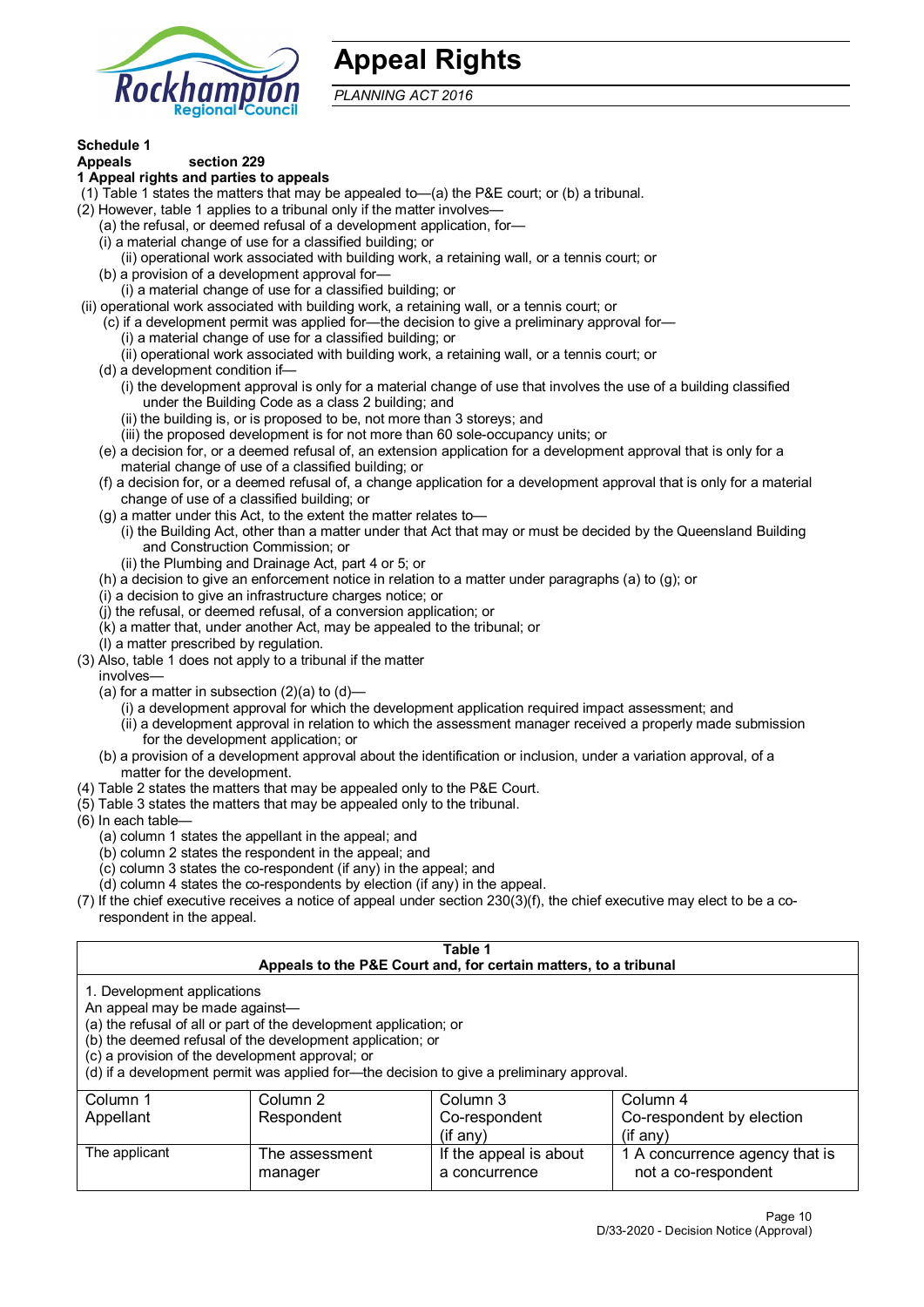| Table 1<br>Appeals to the P&E Court and, for certain matters, to a tribunal                                                                                                                                        |                                                                                                                               |                                                                 |                                                                                                                                                                                                                                                                                                                                                 |
|--------------------------------------------------------------------------------------------------------------------------------------------------------------------------------------------------------------------|-------------------------------------------------------------------------------------------------------------------------------|-----------------------------------------------------------------|-------------------------------------------------------------------------------------------------------------------------------------------------------------------------------------------------------------------------------------------------------------------------------------------------------------------------------------------------|
|                                                                                                                                                                                                                    |                                                                                                                               | agency's referral<br>response-the<br>concurrence agency         | 2 If a chosen Assessment<br>manager is the respondent-<br>the prescribed assessment<br>manager<br>3 Any eligible advice agency for<br>the application<br>4 Any eligible submitter for the<br>application                                                                                                                                        |
| 2. Change applications<br>An appeal may be made against-<br>(b) a deemed refusal of a change application.                                                                                                          |                                                                                                                               |                                                                 | (a) a responsible entity's decision for a change application, other than a decision made by the P&E court; or                                                                                                                                                                                                                                   |
| Column 1<br>Appellant                                                                                                                                                                                              | Column <sub>2</sub><br>Respondent                                                                                             | Column 3<br>Co-respondent<br>$($ if any $)$                     | Column 4<br>Co-respondent by election<br>(if any)                                                                                                                                                                                                                                                                                               |
| 1 The applicant<br>2 If the responsible<br>entity is the<br>assessment<br>manager-an<br>affected entity that<br>gave a pre-request<br>notice or response<br>notice                                                 | The responsible<br>entity                                                                                                     | If an affected entity<br>starts the appeal-the<br>applicant     | 1 A concurrence agency for the<br>development application<br>2 If a chosen assessment<br>manager is the respondent-<br>the prescribed assessment<br>manager<br>3 A private certifier for the<br>development application<br>4 Any eligible advice agency for<br>the change application<br>5 Any eligible submitter for the<br>change application |
| 3. Extension applications<br>An appeal may be made against-                                                                                                                                                        | (a) the assessment manager's decision about an extension application; or<br>(b) a deemed refusal of an extension application. |                                                                 |                                                                                                                                                                                                                                                                                                                                                 |
| Column 1<br>Appellant                                                                                                                                                                                              | Column <sub>2</sub><br>Respondent                                                                                             | Column 3<br>Co-respondent<br>(if any)                           | Column 4<br>Co-respondent by election<br>(if any)                                                                                                                                                                                                                                                                                               |
| 1 The applicant<br>1<br>$\overline{2}$<br>For a matter other<br>than a deemed<br>refusal of an<br>extension<br>application - a<br>concurrence<br>agency, other than<br>the chief executive,<br>for the application | The assessment<br>manager                                                                                                     | If a concurrence<br>agency starts the<br>appeal - the applicant | If a chosen assessment<br>manager is the respondent – the<br>prescribed assessment manager                                                                                                                                                                                                                                                      |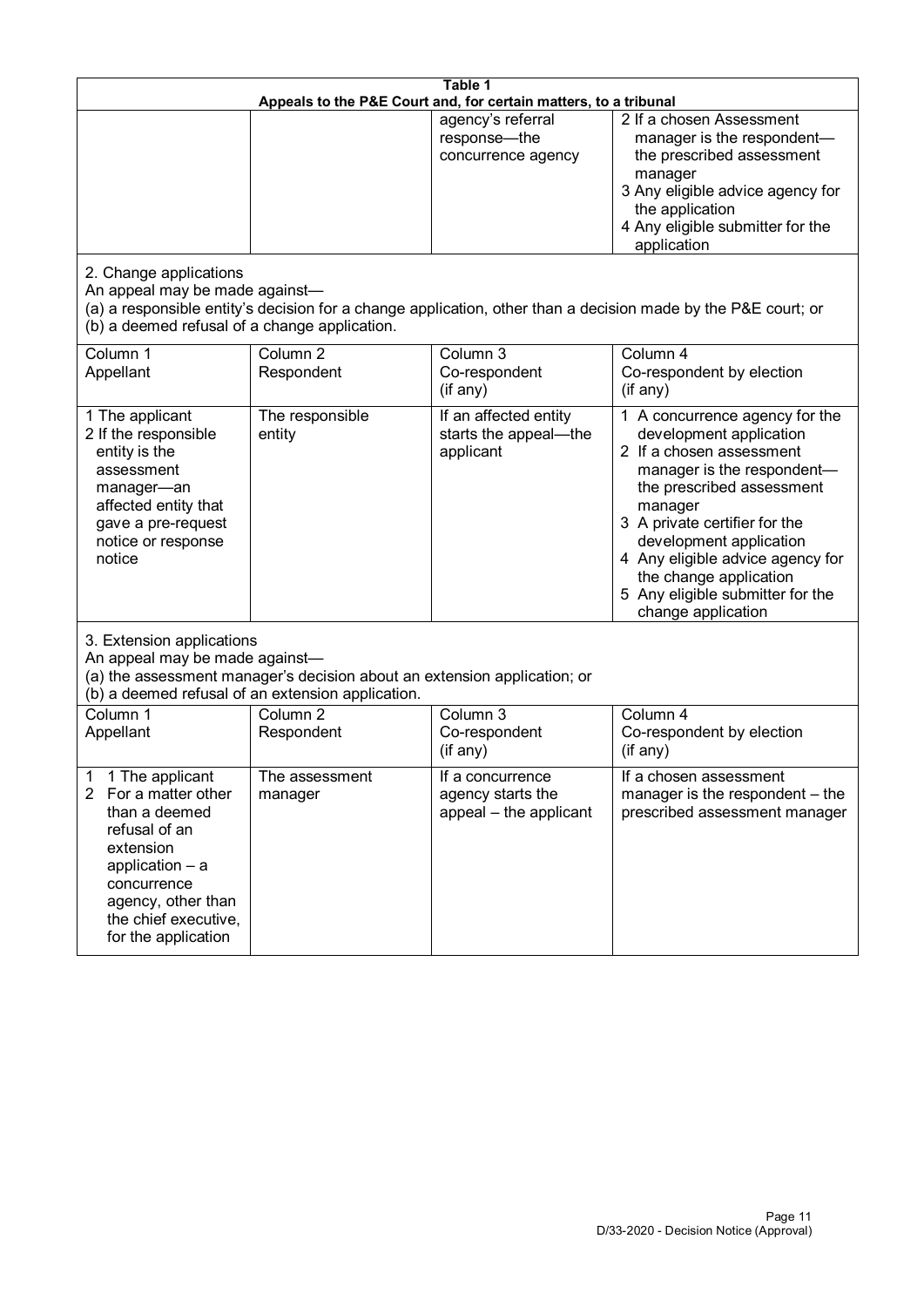#### **Table 1 Appeals to the P&E Court and, for certain matters, to a tribunal**

4. Infrastructure charges notices

- An appeal may be made against an infrastructure charges notice on 1 or more of the following grounds
- a) The notice involved an error relating to –
- (i) The application of the relevant adopted charge; or
- Examples of errors in applying an adopted charge
	- The incorrect application of gross floor area for a non-residential development
	- Applying an incorrect 'use category', under a regulation, to the development
	- (i) The working out of extra demands, for section 120; or
	- (ii) An offset or refund; or
- b) The was no decision about an offset or refund; or
- c) If the infrastructure charges notice states a refund will be given the timing for giving the refund; or
- d) The amount of the charge is so unreasonable that no reasonable relevant local government could have

# imposed the amount.

| Column 1                                                 | Column 2                                                                  | Column 3       | Column 4                  |
|----------------------------------------------------------|---------------------------------------------------------------------------|----------------|---------------------------|
| Appellant                                                | Respondent                                                                | Co-respondent  | Co-respondent by election |
|                                                          |                                                                           | $($ if any $)$ | $($ if any $)$            |
| The person given the<br>Infrastructure charges<br>notice | The local government<br>that gave the<br>infrastructure charges<br>notice |                | $\overline{\phantom{0}}$  |

5. Conversion applications

An appeal may be made against—

(a) the refusal of a conversion application; or

(b) a deemed refusal of a conversion application.

| Column 1<br>Appellant | Column 2<br>Respondent                                                  | Column 3<br>Co-respondent<br>$($ if any $)$ | Column 4<br>Co-respondent by election<br>$($ if any $)$ |
|-----------------------|-------------------------------------------------------------------------|---------------------------------------------|---------------------------------------------------------|
| The applicant         | The local government<br>to which the conversion<br>application was made |                                             |                                                         |

6. Enforcement notices

An appeal may be made against the decision to give an enforcement notice.

| Column 1<br>Appellant                      | Column 2<br>Respondent       | Column 3<br>Co-respondent<br>(if any) | Column 4<br>Co-respondent by election<br>$($ if any $)$                                                                                                                    |
|--------------------------------------------|------------------------------|---------------------------------------|----------------------------------------------------------------------------------------------------------------------------------------------------------------------------|
| The person given the<br>enforcement notice | The enforcement<br>authority |                                       | If the enforcement authority is<br>not the local government for<br>the premises in relation to which<br>the offence is alleged to have<br>happened-the local<br>government |

#### **Table 2 Appeals to the P&E Court only**

1. Appeals from tribunal

An appeal may be made against a decision of a tribunal, other than a decision under

section 252, on the ground of—

(a) an error or mistake in law on the part of the tribunal; or

(b) jurisdictional error.

| Column 1<br>Appellant                             | Column 2<br>Respondent                                    | Column 3<br>Co-respondent<br>$($ if any $)$ | Column 4<br>Co-respondent by election<br>(i f any) |
|---------------------------------------------------|-----------------------------------------------------------|---------------------------------------------|----------------------------------------------------|
| A party to the<br>proceedings for the<br>decision | The other party to the<br>proceedings for the<br>decision | $\blacksquare$                              |                                                    |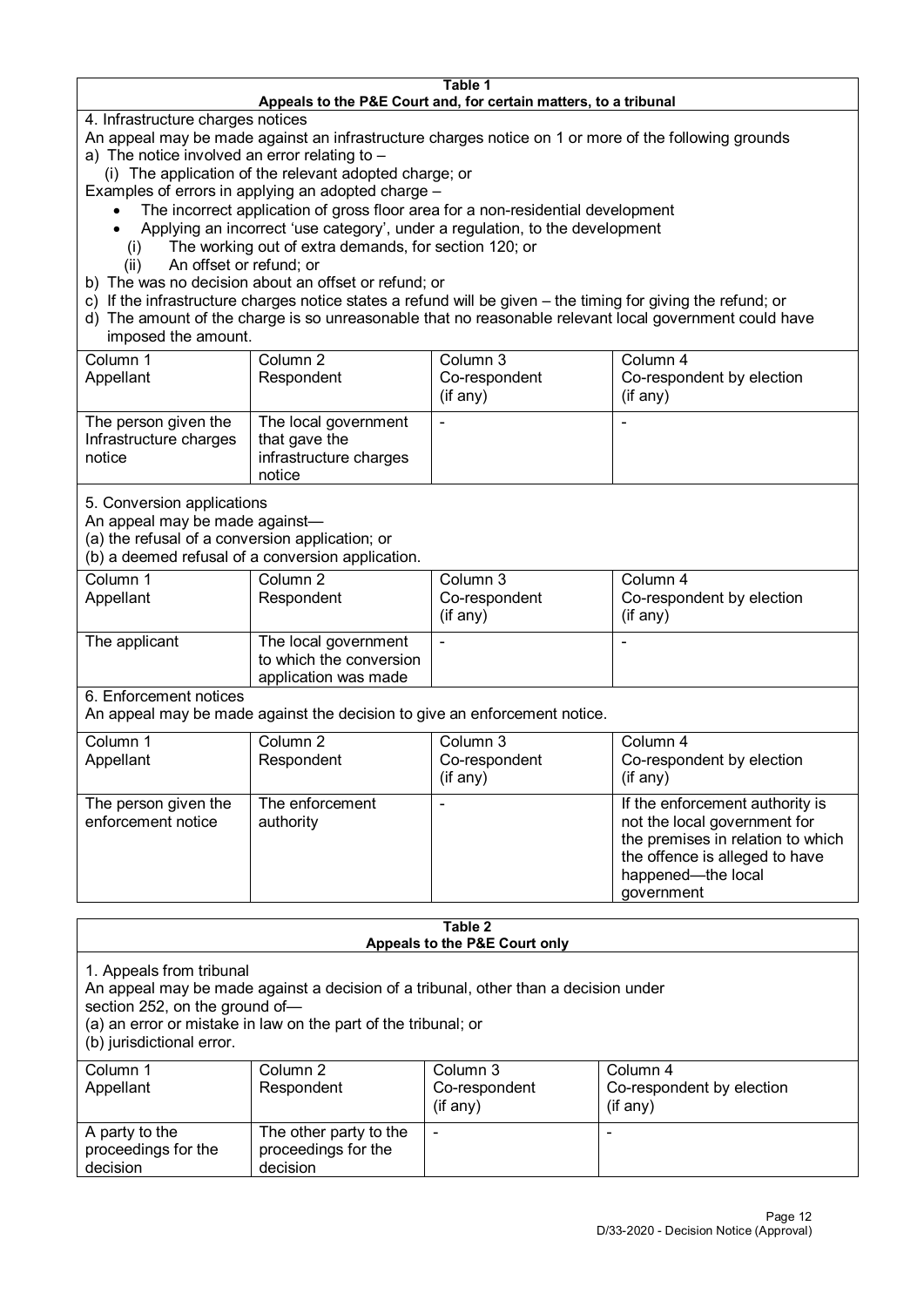#### **Table 2 Appeals to the P&E Court only**

2. Eligible submitter appeals

An appeal may be made against the decision to give a development approval, or an approval for a change application, to the extent that the decision relates to—

(a) any part of the development application for the development approval that required impact assessment; or (b) a variation request.

| Column 1                                                                                                                                                                                     | Column 2                                                                                                                   | Column 3                                                                                                                | Column 4                                             |  |
|----------------------------------------------------------------------------------------------------------------------------------------------------------------------------------------------|----------------------------------------------------------------------------------------------------------------------------|-------------------------------------------------------------------------------------------------------------------------|------------------------------------------------------|--|
| Appellant                                                                                                                                                                                    | Respondent                                                                                                                 | Co-respondent                                                                                                           | Co-respondent by election                            |  |
|                                                                                                                                                                                              |                                                                                                                            | (i f any)                                                                                                               | $($ if any $)$                                       |  |
| 1 For a development<br>application-an<br>eligible submitter for<br>the development<br>application<br>2 For a change<br>application-an<br>eligible submitter for<br>the change<br>application | 1 For a development<br>application-the<br>assessment<br>manager<br>2 For a change<br>application-the<br>responsible entity | 1 The applicant<br>2 If the appeal is<br>about a concurrence<br>agency's referral<br>response-the<br>concurrence agency | Another eligible<br>submitter for the<br>application |  |
| 3. Eligible submitter and eligible advice agency appeals                                                                                                                                     |                                                                                                                            |                                                                                                                         |                                                      |  |

An appeal may be made against a provision of a development approval, or failure to

include a provision in the development approval, to the extent the matter relates to—

(a) any part of the development application or the change application, for the development approval, that required impact assessment; or

(b) a variation request.

| Column 1<br>Appellant                                                                                                                                                                                                                                                                         | Column <sub>2</sub><br>Respondent                                                                                                                                                                    | Column <sub>3</sub><br>Co-respondent<br>(if any)                                                                        | Column 4<br>Co-respondent by election<br>(if any) |
|-----------------------------------------------------------------------------------------------------------------------------------------------------------------------------------------------------------------------------------------------------------------------------------------------|------------------------------------------------------------------------------------------------------------------------------------------------------------------------------------------------------|-------------------------------------------------------------------------------------------------------------------------|---------------------------------------------------|
| 1 For a development<br>application-an<br>eligible submitter for<br>the development<br>application<br>2 For a change<br>application-an<br>eligible submitter for<br>the change<br>application<br>3 An eligible advice<br>agency for the<br>development<br>application or<br>change application | 1 For a development<br>application-the<br>assessment<br>manager<br>2 For a change<br>application-the<br>responsible entity                                                                           | 1 The applicant<br>2 If the appeal is<br>about a concurrence<br>agency's referral<br>response-the<br>concurrence agency | Another eligible submitter for the<br>application |
| 4. Compensation claims<br>An appeal may be made against-                                                                                                                                                                                                                                      | (a) a decision under section 32 about a compensation claim; or<br>(b) a decision under section 265 about a claim for compensation; or<br>(c) a deemed refusal of a claim under paragraph (a) or (b). |                                                                                                                         |                                                   |
| Column 1<br>Appellant                                                                                                                                                                                                                                                                         | Column <sub>2</sub><br>Respondent                                                                                                                                                                    | Column 3<br>Co-respondent<br>(i f any)                                                                                  | Column 4<br>Co-respondent by election<br>(if any) |
| A person dissatisfied<br>with the decision                                                                                                                                                                                                                                                    | The local<br>government to which<br>the claim was made                                                                                                                                               |                                                                                                                         | ÷                                                 |
| 5. Registered premises                                                                                                                                                                                                                                                                        |                                                                                                                                                                                                      |                                                                                                                         |                                                   |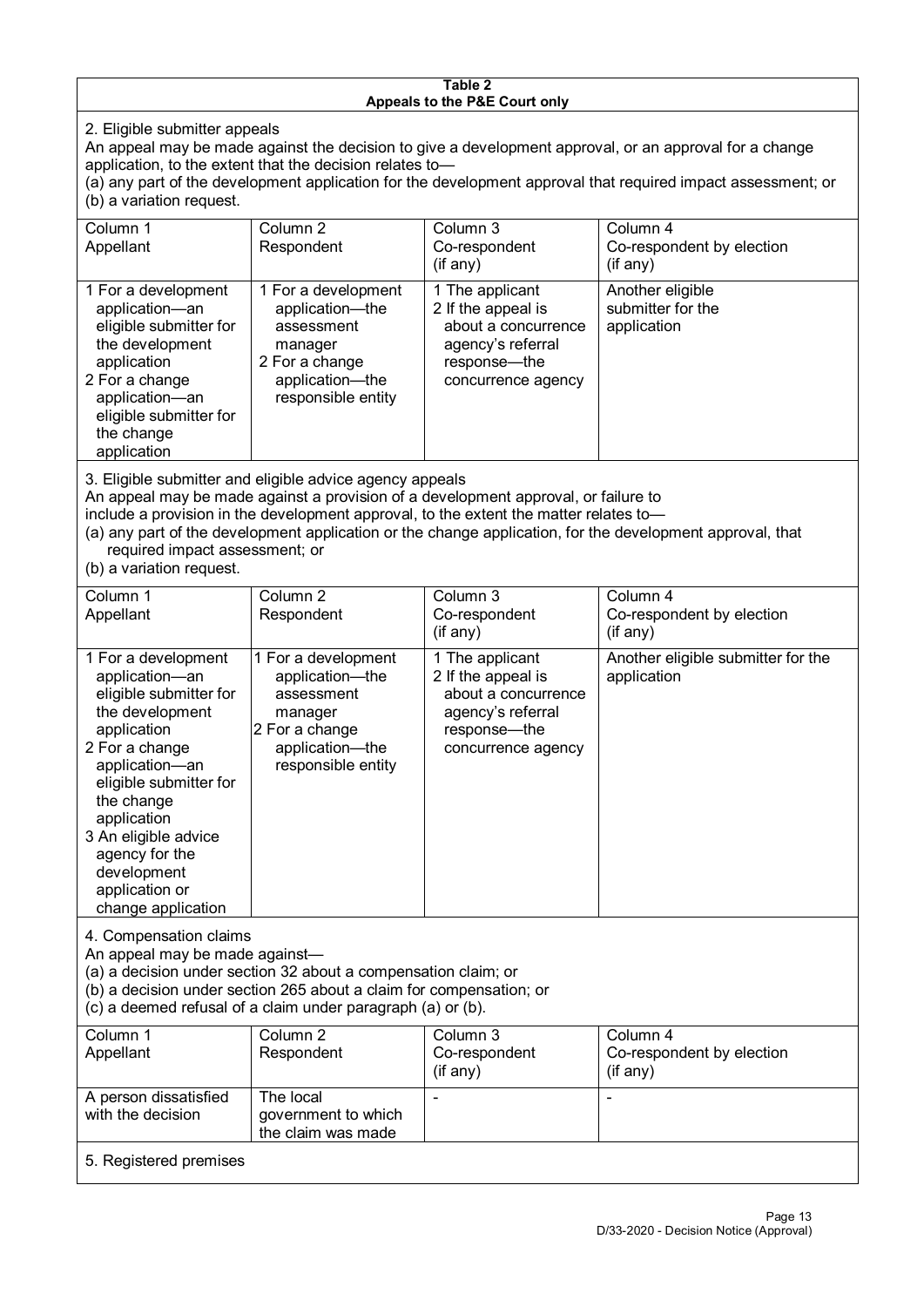| Table 2<br>Appeals to the P&E Court only                                                                                                                                                                                                                                                             |                                   |                                                                                                                                                                                                |                                                                                                                                                                             |  |
|------------------------------------------------------------------------------------------------------------------------------------------------------------------------------------------------------------------------------------------------------------------------------------------------------|-----------------------------------|------------------------------------------------------------------------------------------------------------------------------------------------------------------------------------------------|-----------------------------------------------------------------------------------------------------------------------------------------------------------------------------|--|
| An appeal may be made against a decision of the Minister under chapter 7, part 4.                                                                                                                                                                                                                    |                                   |                                                                                                                                                                                                |                                                                                                                                                                             |  |
| Column 1<br>Appellant                                                                                                                                                                                                                                                                                | Column <sub>2</sub><br>Respondent | Column 3<br>Co-respondent<br>(if any)                                                                                                                                                          | Column 4<br>Co-respondent by election<br>(if any)                                                                                                                           |  |
| 1 A person given a<br>decision notice about<br>the decision<br>2 If the decision is to<br>register premises or<br>renew the<br>registration of<br>premises-an owner<br>or occupier of<br>premises in the<br>affected area for the<br>registered premises<br>who is dissatisfied<br>with the decision | The Minister                      |                                                                                                                                                                                                | If an owner or occupier starts the<br>appeal – the owner of the<br>registered premises                                                                                      |  |
| 6. Local laws<br>under a local law about-<br>development; or<br>(b) the erection of a building or other structure.                                                                                                                                                                                   |                                   | An appeal may be made against a decision of a local government, or conditions applied,<br>(a) the use of premises, other than a use that is the natural and ordinary consequence of prohibited |                                                                                                                                                                             |  |
| Column 1<br>Appellant                                                                                                                                                                                                                                                                                | Column 2<br>Respondent            | Column 3<br>Co-respondent<br>(if any)                                                                                                                                                          | Column 4<br>Co-respondent by election<br>(if any)                                                                                                                           |  |
| A person who-<br>(a) applied for the<br>decision; and<br>(b) is dissatisfied with<br>the decision or<br>conditions.                                                                                                                                                                                  | The local government              |                                                                                                                                                                                                | -                                                                                                                                                                           |  |
|                                                                                                                                                                                                                                                                                                      |                                   | Table 3<br>Appeals to the tribunal only                                                                                                                                                        |                                                                                                                                                                             |  |
| 1. Building advisory agency appeals                                                                                                                                                                                                                                                                  |                                   | work required code assessment against the building assessment provisions.                                                                                                                      | An appeal may be made against giving a development approval for building work to the extent the building                                                                    |  |
| Column 1<br>Appellant                                                                                                                                                                                                                                                                                | Column <sub>2</sub><br>Respondent | Column 3<br>Co-respondent<br>(if any)                                                                                                                                                          | Column 4<br>Co-respondent by election<br>(if any)                                                                                                                           |  |
| A building advisory<br>agency for the<br>development application<br>related to the approval                                                                                                                                                                                                          | The assessment<br>manager         | The applicant                                                                                                                                                                                  | 1 A concurrence agency for the<br>development application<br>related to the approval<br>2 A private certifier for the<br>development application<br>related to the approval |  |
| 3. Certain decisions under the Building Act and the Plumbing and Drainage Act<br>An appeal may be made against a decision under-<br>(a) the Building Act, other than a decision made by the Queensland Building and Construction Commission; or<br>(b) the Plumbing and Drainage Act, part 4 or 5.   |                                   |                                                                                                                                                                                                |                                                                                                                                                                             |  |
| Column 1<br>Appellant                                                                                                                                                                                                                                                                                | Column <sub>2</sub><br>Respondent | Column 3<br>Co-respondent<br>(if any)                                                                                                                                                          | Column 4<br>Co-respondent by election<br>(if any)                                                                                                                           |  |